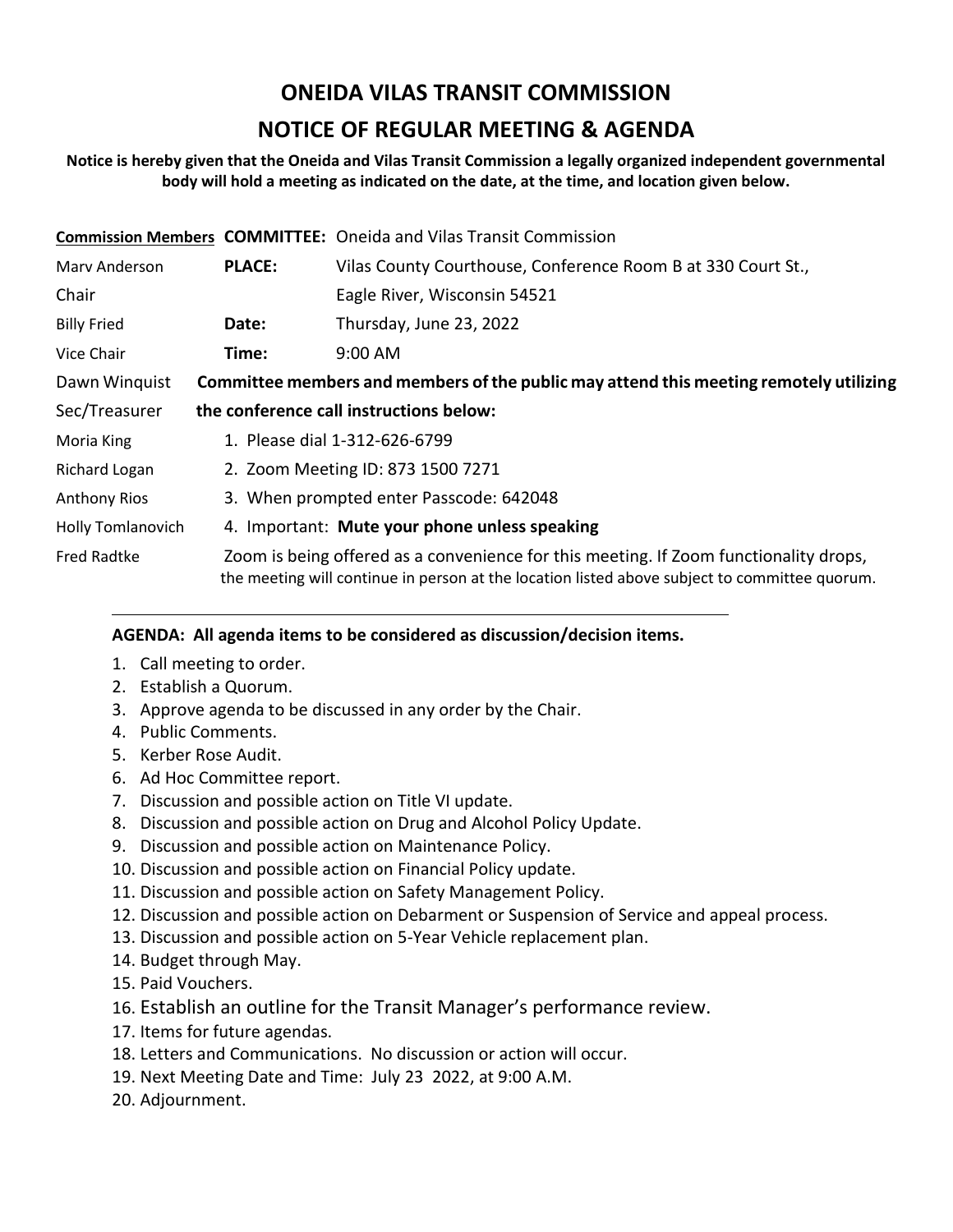#### Notice of Posting: Time:2:30 PM Date: June 17, 2022 Place: Vilas and Oneida County Courthouses and [www.northwoodstransit.org](http://www.northwoodstransit.org/)

Marvin Anderson, Transit Commission Chair. Notice posted by Brian Moore, Office Manager, Northwoods Transit Connections. Additional information on a specific agenda item may be obtained by contacting the person who posted this notice at 715-420-0585.

#### News Media Notified by Email Time:2:30 PM Date:

WLSL-FM 93.7 Vilas County New-Review

Northwoods River News Lakeland Times North Star Journal Tomahawk Leader WJFWTV-Channel 12 WHDG Radio WXPR Radio WPEG.net Television Network

Notice is hereby given that pursuant to the American with Disabilities Act reasonable accommodations will be provided for qualified individuals with disabilities upon request. Please call Northwoods Transit Connections 715-420-0585 with specific information on your request allowing for adequate time to respond to your request. See reverse side off this notice for specific compliance checklist with the Wisconsin Open Meeting Law.

#### GENERAL REQUIREMENTS:

1. Must be held in a location which is reasonably accessible to the public.

2. Must be open to all members of the public unless the law specifically provides otherwise.

#### NOTICE REQUIREMENTS:

1. In addition to any requirements set forth below, notice must also be in compliance with any other specific statute.

2. Chief presiding officer or his/her designee must give notice to the official newspaper and to any members of the news media likely to give notice to the public.

#### MANNER OF NOTICE:

Date, time, place and subject matter, including subject matter to be considered in a closed session, must be provided in a manner and form reasonably likely to apprise members of the public and news media.

TIME FOR NOTICE:

1. Normally, a minimum of 24 hours prior to the commencement of the meeting.

2. No less than 2 hours prior to the meeting if the presiding officer establishes there is good cause that such notice is impossible or impractical.

3. Separate notice for each meeting of the governmental body must be given.

#### EXEMPTIONS FOR COMMITTEES & SUBUNITS

Legally constituted sub-units of a parent governmental body may conduct a meeting during the recess or immediately after the lawful setting to act or deliberate upon the subject which was the subject of the meeting, provided the presiding officer publicly announces the time, place and subject matter of the sub-unit meeting in advance of the meeting of the parent governmental body.

#### PROCEDURE FOR GOING INTO CLOSED SESSION:

1. Motion must be made, seconded and carried by roll call majority vote and recorded in the minutes.

2. If motion is carried, chief presiding officer must advise those attending the meeting of the nature of the business to be conducted in the closed session, and the

specific statutory exemption under which the closed session is authorized.

SYNOPSIS OF STATUTORY EXEMPTIONS UNDER WHICH CLOSED SESSIONS ARE PERMITTED:

1. Concerning a case which was the subject of a Judicial or quasi-judicial trial before this governmental body Sec. 19.85(1)(a)

2. Considering dismissal, demotion or discipline of any public employee or the investigation of charges against such person and the taking of formal action on any such matter; provided that the person is given actual notice of any evidentiary hearing which may be held prior to final action being taken and of any meeting at which final action is taken. The person under

consideration must be advised of his/her right that the evidentiary hearing be held in open session and the notice of the meeting must state the same. Sec. 19.85(1)(b).

3. Considering employment, promotion, compensation or performance evaluation data of any public employee over which this body has jurisdiction or responsibility. Sec.19.85(1)(c).

4. Considering strategy for crime detection or prevention. Sec. 19.85(1)(d).

5. Deliberating or negotiating the purchase of public properties, the investing of public funds, or conducting other specified public business whenever competitive or bargaining reasons require a closed session. Sec. 19.85(1)(e).

6. Considering financial, medical, social or personal histories or disciplinary data of specific person, preliminary consideration of specific personnel problems or the investigation of specific charges, which, if discussed in public, would likely have a substantial adverse effect on the reputation of the person referred to in such data. Sec.19.85(1)(f), except where paragraph 2 applies.

7. Conferring with legal counsel concerning strategy to be adopted by the governmental body with respect to litigation in which it is or is likely to become involved. Sec. 19.85(1)(g).

8. Considering a request for advice from any applicable ethics board. Sec. 19.85(1)(h).

PLEASE REFER TO CURRENT STATUTE SECTION 19.85 FOR FULL TEXT CLOSED SESSION RESTRICTIONS:

1. Must convene in open session before going into closed session.

2. May not convene in open session, then convene in closed session and thereafter reconvene in open session within twelve hours unless proper notice of this sequence was

given at the same time and in the same manner as the original open meeting.

3. Final approval or ratification of a collective bargaining agreement may not be given in closed session.

4. No business may be taken up at any closed session except that which relates to matters contained in the chief presiding officer's announcement of the closed session.

5. In order for a meeting to be closed under Section 19.85(1)(f) at least one committee member would have to have actual knowledge of information which he or she reasonably believes would be likely to have a substantial adverse effect upon the reputation involved and there must be a probability that such information would be divulged. Thereafter, only that portion of the meeting where such information would be discussed can be closed. The balance of that agenda item must be held in open session.

#### BALLOTS, VOTES AND RECORDS:

1. Secret ballot is not permitted except for the election of officers of the body or unless otherwise permitted by specific statutes.

2. Except as permitted above, any member may require that the vote of each member be ascertained and recorded.